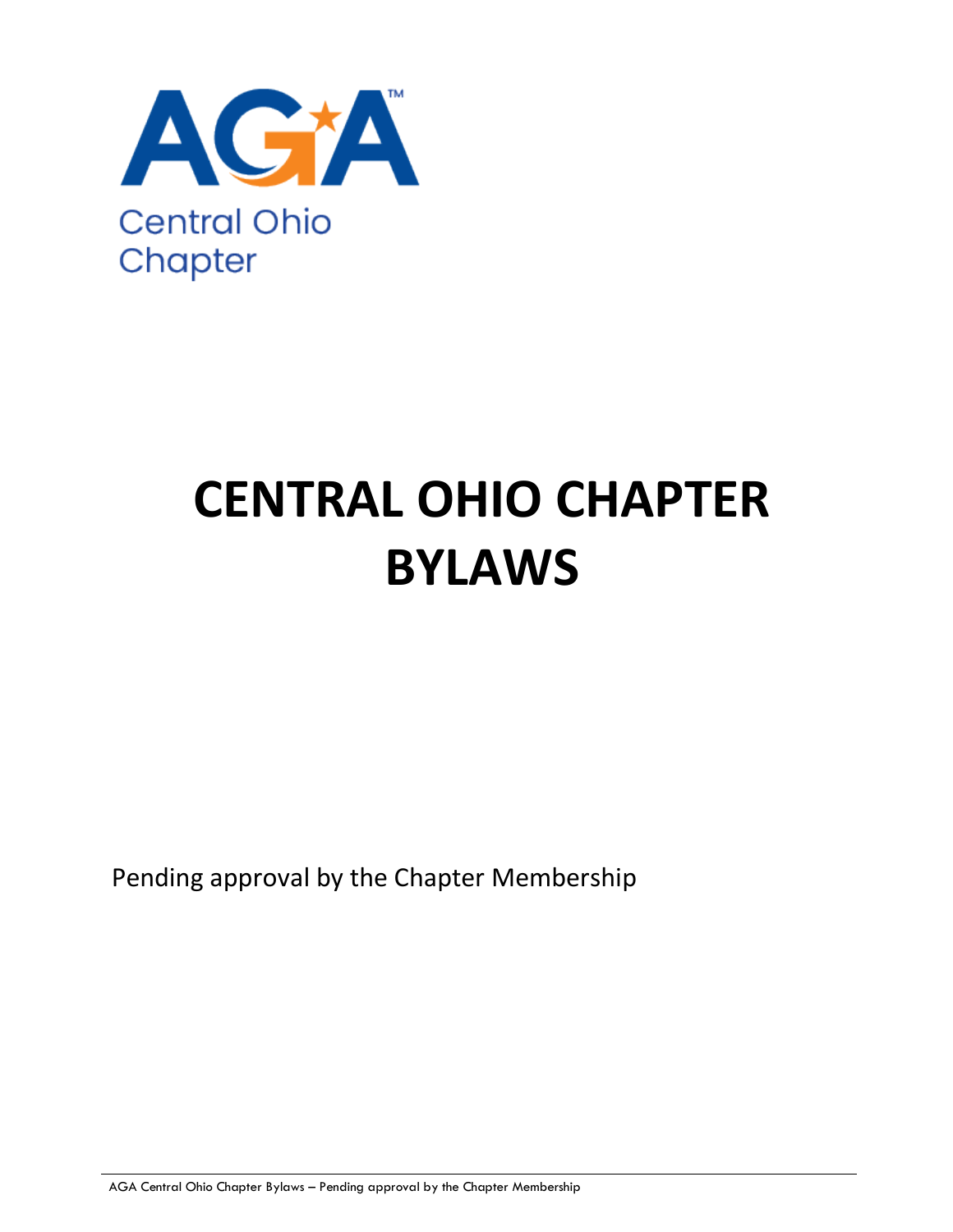# **TABLE OF CONTENTS**

### **ARTICLE I – NAME**

### **ARTICLE II – ASSOCIATION MISSION AND OBJECTIVES**

**Section 1. Vision, Mission, Values Section 2. Goals and Objectives**

### **ARTICLE III – CODE OF ETHICS**

### **ARTICLE IV – MEMBERSHIP**

- **Section 1. Categories**
- **Section 2. Duties of Members**
- **Section 3. Discipline and Suspension of Members**
- **Section 4. Resignation of Members**
- **Section 5. Immediate Termination and Suspension of Membership**
- **Section 6. Reinstatement**
- **Section 7. Communications**

### **ARTICLE V – MEETINGS OF MEMBERS**

- **Section 1. Calls to Meetings**
- **Section 2. Notice of Meetings**
- **Section 3. Conducting Meetings**
- **Section 4. Quorum**
- **Section 5. Voting Action**

### **ARTICLE VI – CHAPTER OFFICERS AND DIRECTORS**

- **Section 1. Chapter Officers**
- **Section 2. Chapter Directors**
- **Section 3. Volunteer Services**
- **Section 4. Removal of Chapter Officers and Directors**

#### **ARTICLE VII – CHAPTER EXECUTIVE COMMITTEE**

- **Section 1. Chapter Executive Committee (CEC)**
- **Section 2. CEC Meetings**
- **Section 3. CEC Quorum and Voting Action**

### **ARTICLE VIII – NOMINATION, ELECTION, AND FILLING OF VACANCIES OF OFFICERS AND DIRECTORS**

- **Section 1. Nominations Section 2. Campaigning**
- **Section 3. Balloting**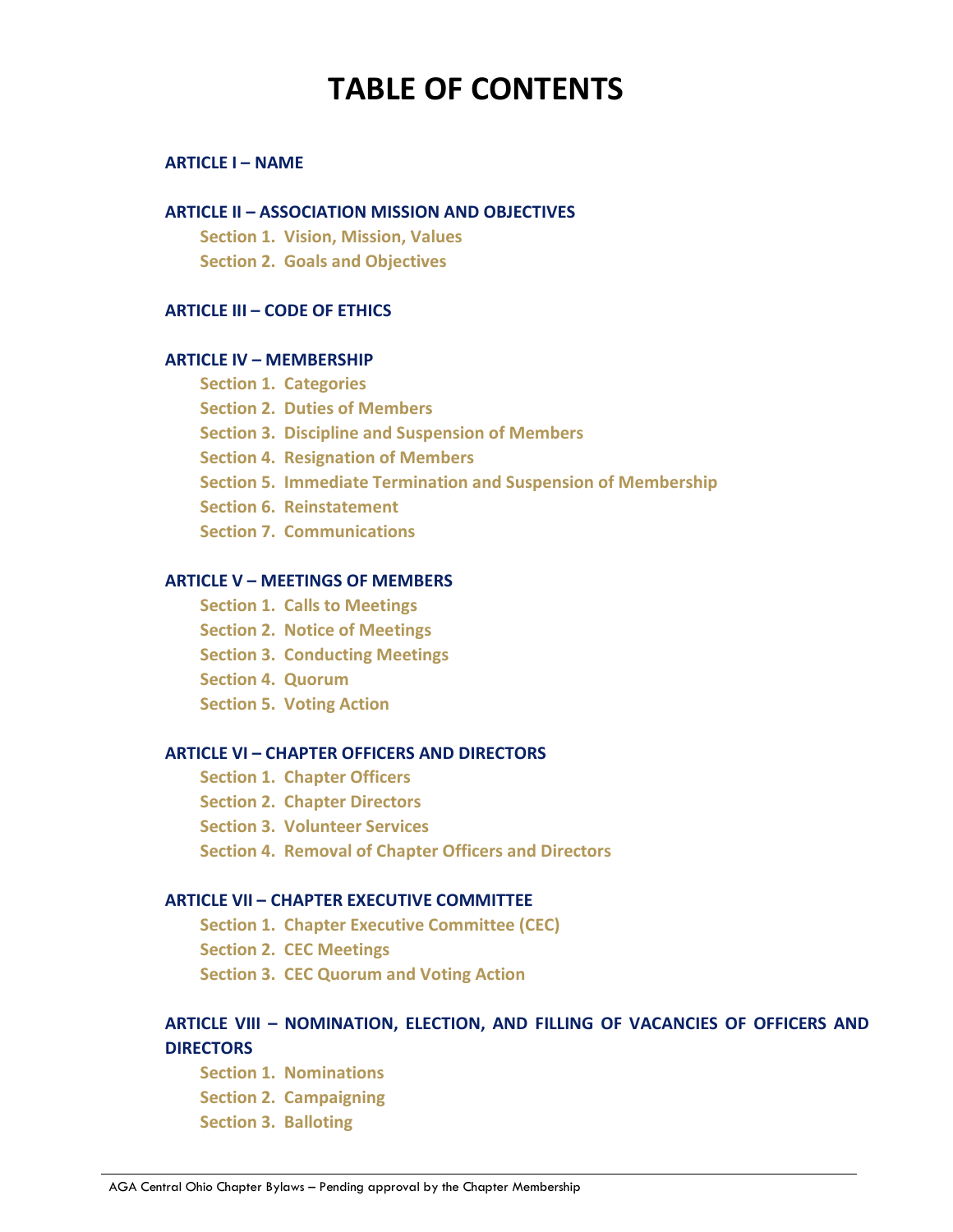### **Section 4. Election Results**

# **TABLE OF CONTENTS**

**Section 5. Filling of Vacancies**

### **ARTICLE IX – COMMITTEES AND TASK FORCES**

#### **ARTICLE X – FISCAL YEAR**

### **ARTICLE XI – FINANCIAL RESPONSIBLITIES**

**Section 1. Authority Section 2. Budget** 

### **ARTICLE XII – DUES**

#### **ARTICLE XIII – DISSOLUTION**

### **ARTICLE XIV – PARLIAMENTARY AUTHORITY**

### **ARTICLE XV – AMENDMENTS**

**Section 1. General Section 2. Origination of Bylaws and Policies and Procedures Amendments Section 3. Processing Procedures** 

#### **ARTICLE XVI – LIABILITY OF OFFICERS AND INDEMINIFICATION**

**Section 1. Limitation on Liability Section 2. Indemnification**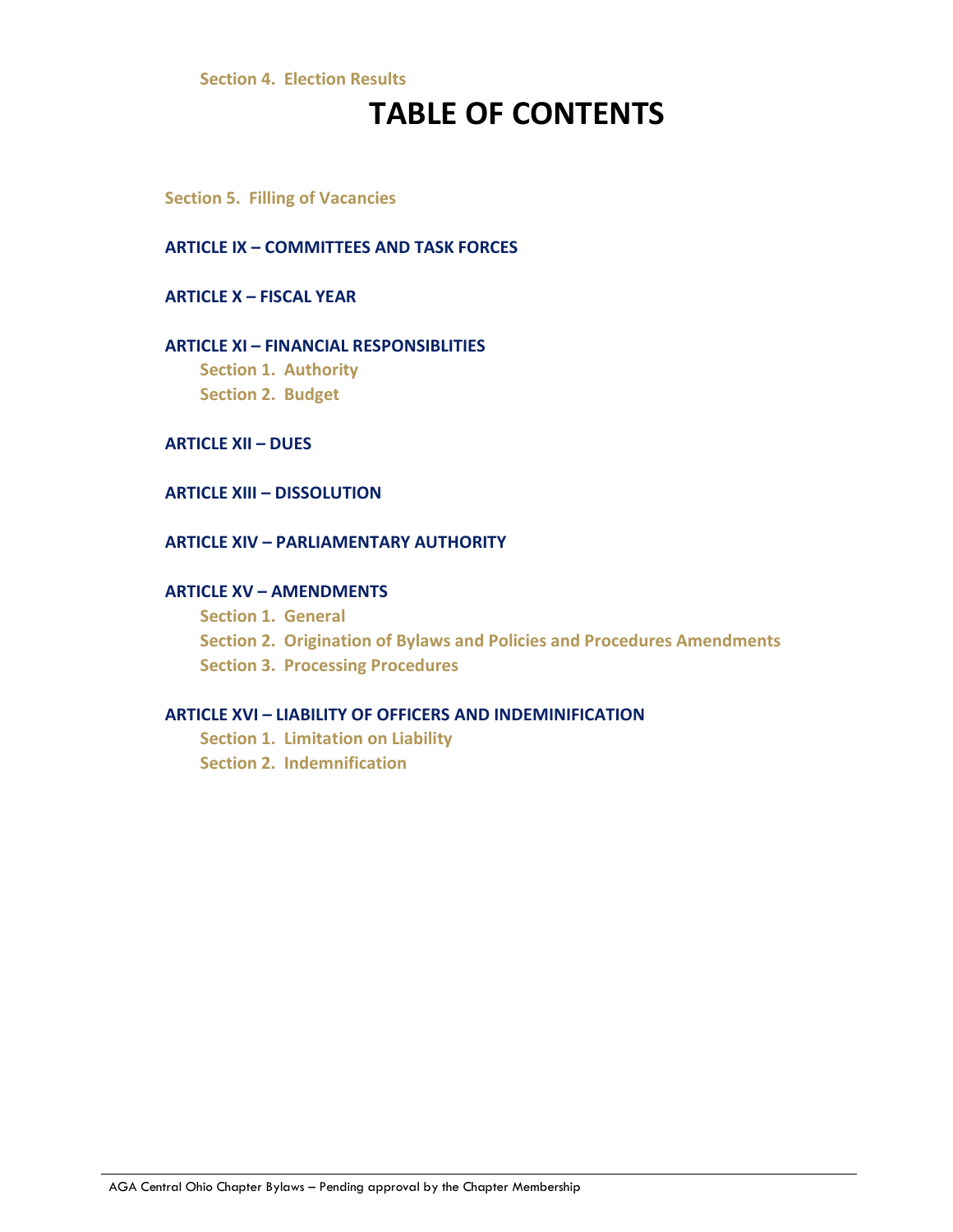# **AGA– Central Ohio Chapter**

The Central Ohio Chapter of the AGA received its charter from National AGA in 1970.

# **BYLAWS**

# **Article I**

### **NAME**

The name of the organization is the AGA – Central Ohio Chapter (hereinafter referred to as the "Chapter").

# **Article II**

### **ASSOCIATION MISSION AND OBJECTIVES**

### **SECTION 1. AUTHORITY**

This Chapter derives its name and authority from and is chartered by the AGA, and is subject to the official "National Bylaws" and "Policies and Procedures" of the AGA (hereinafter referred to as the "Association" or "AGA").

### **SECTION 2. VISION, MISSION, VALUES**

VISION: To be the premier association for advancing government accountability.

- MISSION: AGA is a professional association advancing accountability, transparency, and leadership by promoting education, certification, innovation, and collaboration across all levels of government and to stakeholders.
- VALUES: Service, Accountability, Integrity, Leadership

### **SECTION 3. GOALS AND OBJECTIVES**

The Association's goals and objectives are detailed in its strategic plan which is published via the AGA website [\(agacgfm.org\)](https://www.agacgfm.org/About/Strategic-Goals.aspx).

# **Article III**

### **CODE OF ETHICS**

In order to foster the highest professional standards and behavior, and exemplary service to all levels of government, Chapter members are expected to abide by the Association's Code of Ethics which has been developed by the national organization and is published via the AGA website to the membership and CGFMs.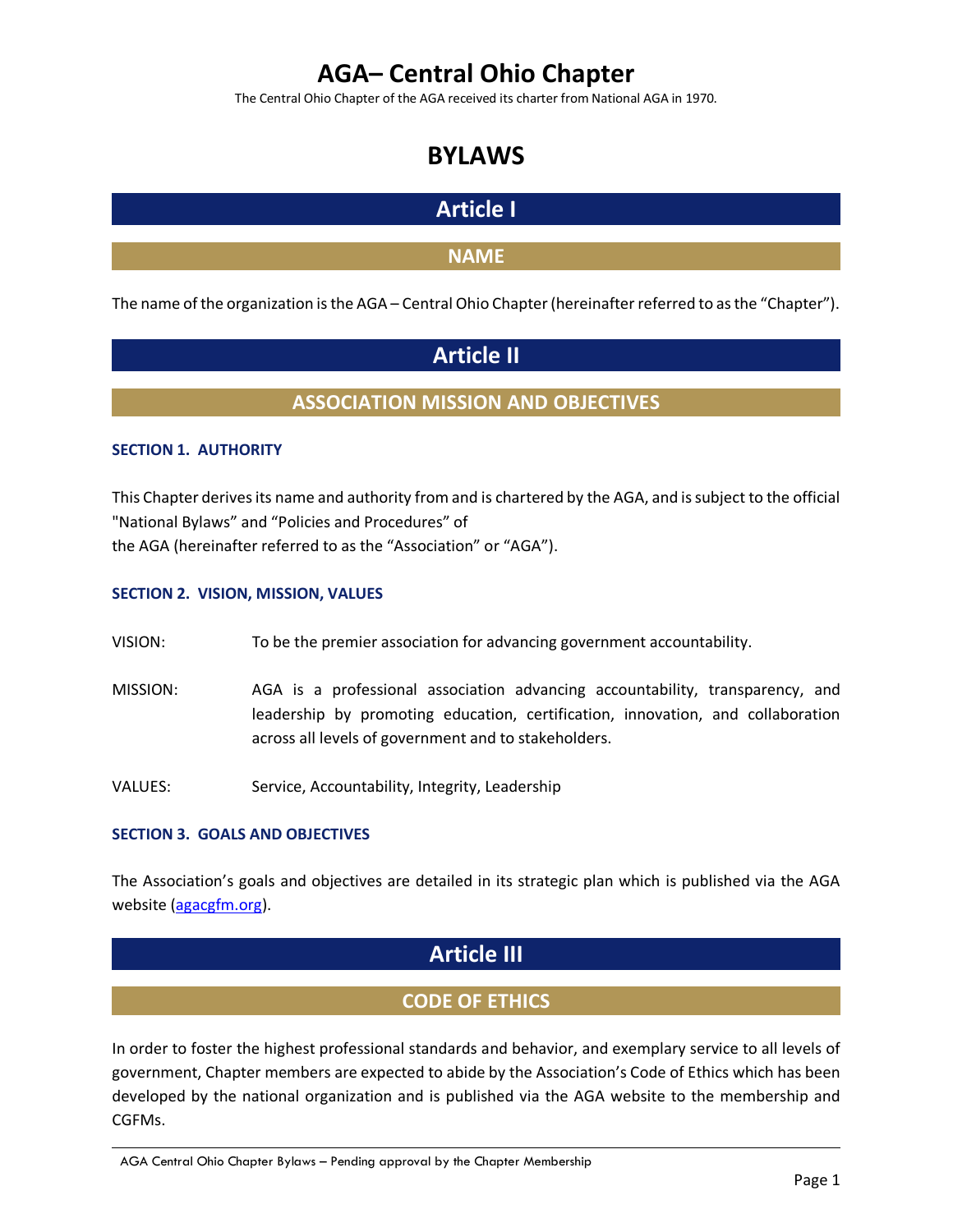# **Article IV**

### **MEMBERSHIP**

### **SECTION 1. CATEGORIES**

As defined in the Association's National Bylaws, the members of the Chapter shall consist of Government Members, Private Sector Members, Young Professional Members, Student Members, Retired Members, Lifetime Members, Honorary Members, Corporate Members, and Group Members. Each member is a voting member of the Chapter, having one vote.

### **SECTION 2. DUTIES OF MEMBERS**

It is the duty and responsibility of members to:

- (a) Endorse the vision, mission, values, goals, and objectives of the Association.
- (b) Uphold and be guided in their professional conduct by the Association's Code of Ethics.
- (c) Cooperate with the Association's Professional Ethics Board in any investigations of alleged violations of the Code of Ethics. Failure to cooperate with the Professional Ethics Board (PEB) may result in termination of membership, subject to the Professional Ethics Board appeals process; and
- (d) Maintain current membership in accordance with Association and Chapter requirements.
- (e) Vote on matters submitted to the Chapter membership for a vote.

### **SECTION 3. DISCIPLINE AND SUSPENSION OF MEMBERS**

Discipline and suspension of members will be as set forth in the Association's National Bylaws.

#### **SECTION 4. RESIGNATION OF MEMBERS**

Members may resign at any time, except that no member shall be permitted to resign while under investigation for an alleged violation of the Association's Code of Ethics.

### **SECTION 5. IMMEDIATE TERMINATION AND SUSPENSION OF MEMBERSHIP**

If a member is found guilty by a court of competent jurisdiction of a crime punishable by imprisonment of more than one year, a felony, or any crime involving moral turpitude, the PEB may determine a sanction of termination without the need for further investigation.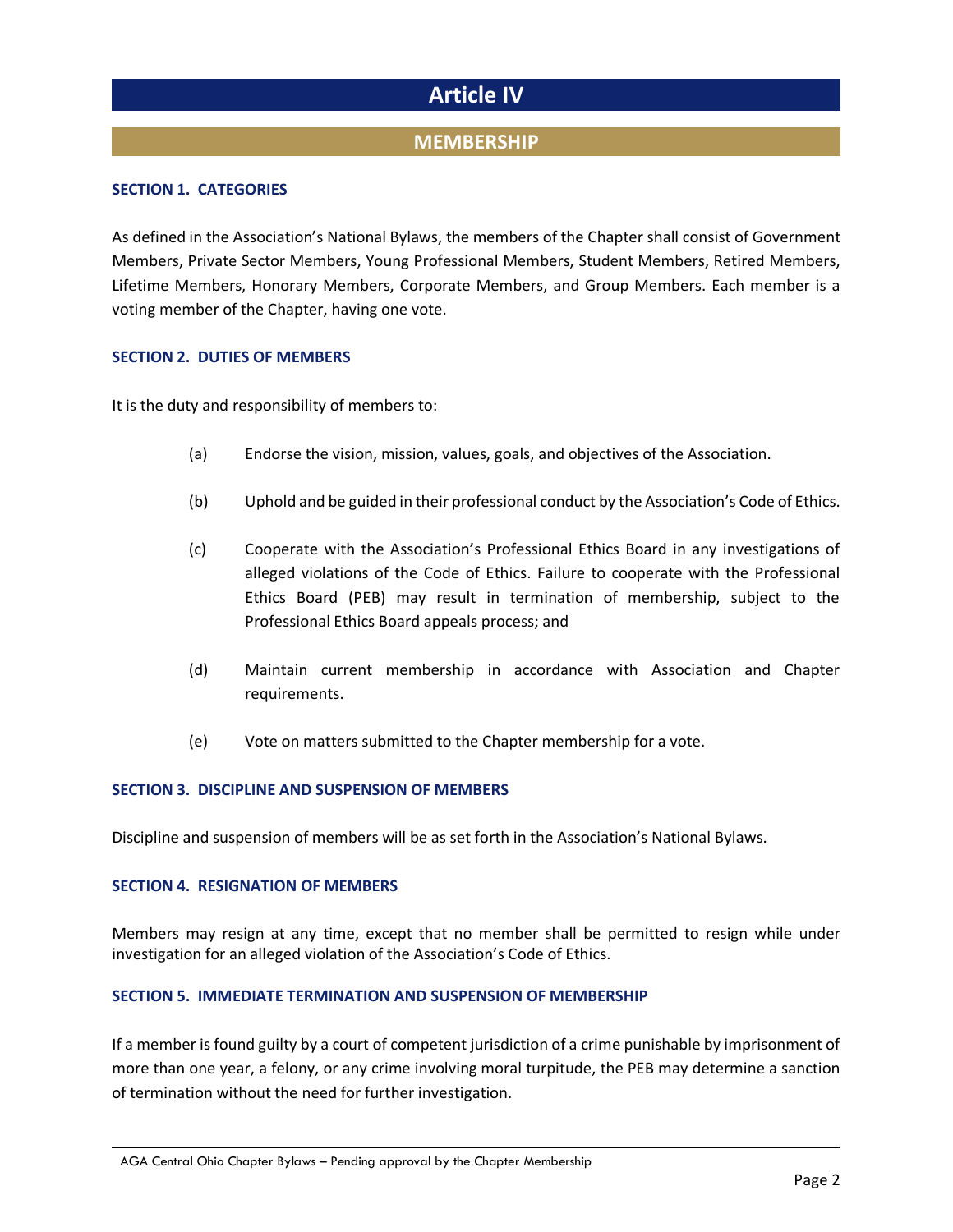#### **SECTION 6. REINSTATEMENT**

The Association's NGB may prescribe the conditions, policies and procedures under which members may be reinstated.

### **SECTION 7. COMMUNICATIONS**

AGA communications to members may be disseminated in writing or electronically (e.g., website, email).

# **Article V**

### **MEETINGS OF MEMBERS**

### **SECTION 1. CALLS TO MEETINGS**

General membership meetings to advance the objectives of the Chapter may be called on such dates and at such times and places as designated by the Chapter President. Special membership meetings may be called by members having at least twenty (20) percent of the votes entitled to be cast at such meeting.

### **SECTION 2. NOTICE OF MEETINGS**

Notice of each general membership meeting of the Chapter must be communicated to each member of the Chapter not less than ten (10) days prior to the meeting. Notice of a special membership meeting must be communicated to each member of the Chapter at least three (3) days before the date of the meeting.

### **SECTION 3. CONDUCTING MEETINGS**

Annual and special membership meetings can be held at a geographic location or by means of the Internet or other electronic communications technology in a fashion pursuant to which the members have the opportunity to substantially read or hear the proceedings concurrently with their occurrence, vote on matters submitted to the members, pose questions and make comments.

#### **SECTION 4. QUORUM**

Ten (10) percent of the voting members or twenty (20) members, whichever is less, shall constitute a quorum for the transaction of official business presented at any Chapter meeting of the membership.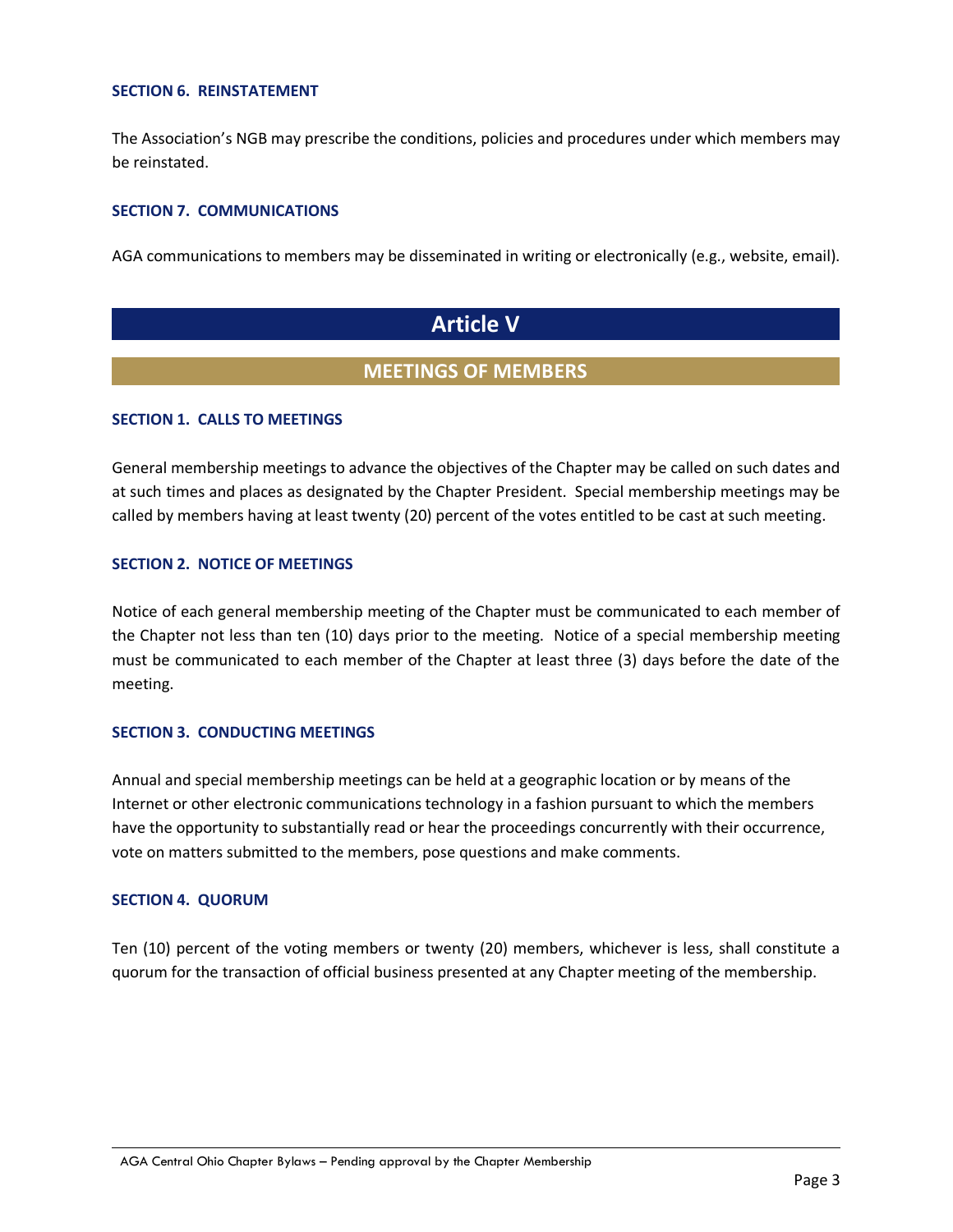- (a) Except as otherwise provided in these Bylaws or by law, membership matters requiring a vote must be approved by a majority vote of the voting members present at any meeting at which there is a quorum. The exception to the majority rule which requires approval of 2/3 of the voting members present at a meeting for which a quorum is present is Changes to these Bylaws (see Article XV).
- (b) In lieu of a meeting, the Chapter President may call for a poll vote (via mail, email, or phone) on matters requiring a membership vote.

# **Article VI**

### **CHAPTER OFFICERS AND DIRECTORS**

### **SECTION 1. CHAPTER OFFICERS**

The Officers of the Chapter shall be the Chapter President, the Chapter President-Elect, the Immediate Past Chapter President, the Chapter Secretary, the Chapter Treasurer, and Chapter Directors.

- (a) The President shall be the prior year's President-Elect and shall serve for a one-year term in addition to any period in which he/she filled a vacancy in the office of President.
- (b) The President-Elect, Treasurer and Secretary shall be elected annually for a one-year term as provided in Article VIII.

### **SECTION 2. CHAPTER DIRECTORS**

- (a) The Chapter Directors include the following positions:
	- **•** Director of Accountability
	- **•** Director of Community Service
	- **Director of Education**
	- **•** Director of Membership
	- **•** Director of Communications
	- **•** Director of Social Activities
	- **Director of Newsletter**
	- **Director of Professional Certification**
	- **Director of Scholarships and Awards**
	- Director of Bylaws and Sponsorships
	- Director of Website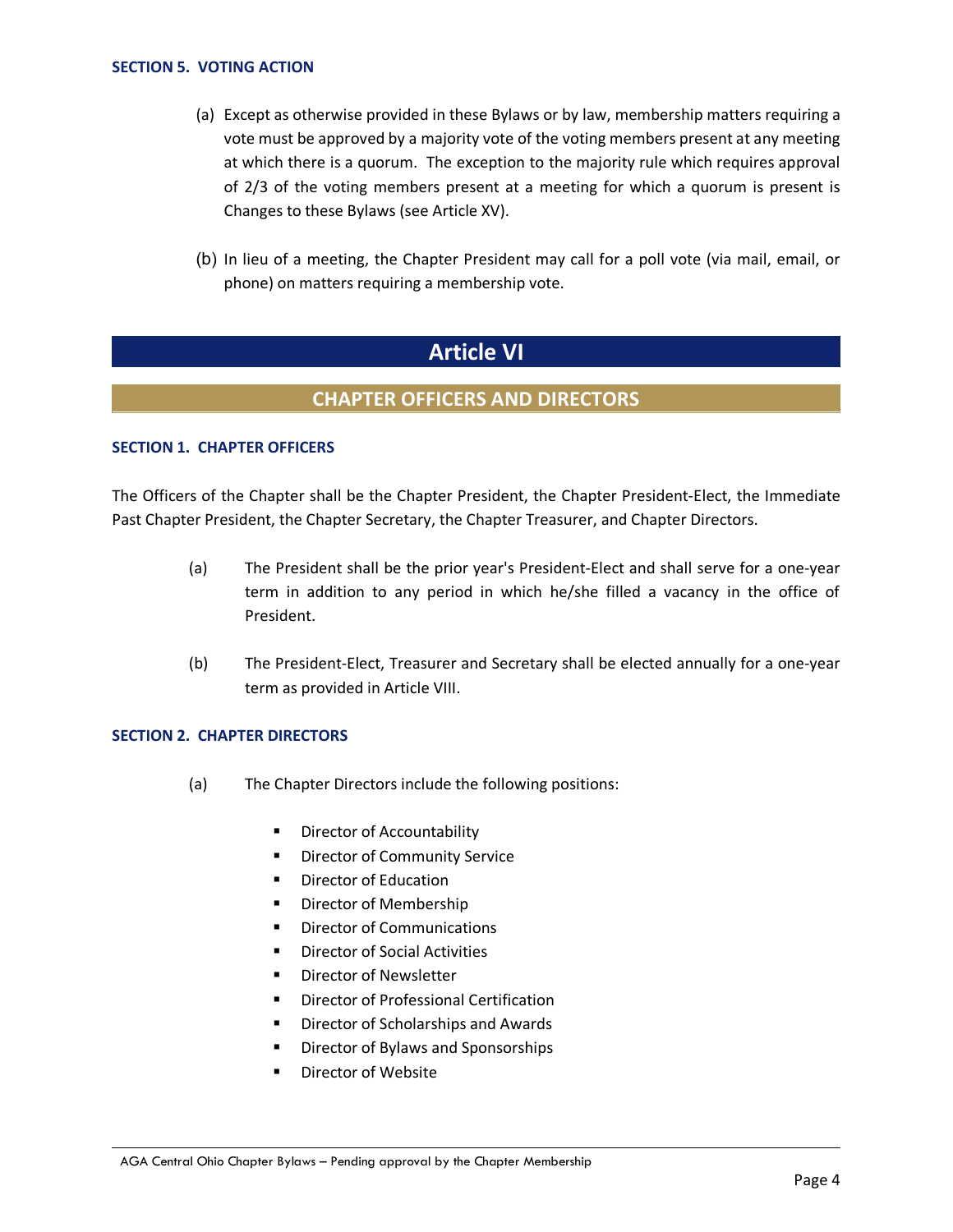(b) Chapter Directors will be elected annually for one-year terms as provided for in Article VIII.

### **SECTION 3. VOLUNTEER SERVICES**

All Chapter Officers and Directors shall serve in these positions on a voluntary basis without compensation by the Chapter. This shall not, however, prevent the Chapter from reducing or waiving fees or charges for Officers and Directors participating in Chapter activities or offerings, or from compensating any Officer or Director for services to the Chapter independent of the functions of an Officer or Director, provided that any such adjustment in fees or charges, or any such arrangement for compensated services, shall be adequately disclosed to the Chapter membership prior to its occurrence.

### **SECTION 4. REMOVAL OF CHAPTER OFFICERS AND DIRECTORS**

The responsibilities of Chapter Officers and Directors are set forth in the Chapter's policies and procedures manual. Chapter Officers and Directors are expected to perform those duties.

A member of the Chapter Executive Committee may be removed with cause, by vote of two-thirds (2/3) of the voting CEC members. "Cause" under this Section 3 shall be defined to include not meeting the position's stated responsibilities, violations of AGA's Code of Ethics as determined by the Ethics Committee, and as provided by law and in the Association's Policies and Procedures.

# **Article VII**

### **CHAPTER EXECUTIVE COMMITTEE**

### **SECTION 1. CHAPTER EXECUTIVE COMMITTEE (CEC)**

- (a) The governing body of the Chapter shall be the CEC which will consist of the officers and directors, each member having one vote.
- (b) If the Chapter President is absent from the CEC meeting, the officer to preside shall be determined in the following succession: Chapter President-Elect, Immediate Past Chapter President, Secretary, or Treasurer.

### **SECTION 2. CEC MEETINGS**

Meetings of the CEC are strongly recommended to be held at least monthly on such date and time and manner as may be designated by the Chapter President.

### **SECTION 3. CEC QUORUM AND VOTING ACTION**

(a) A quorum for a CEC meeting is at least one-third of the voting members of the CEC.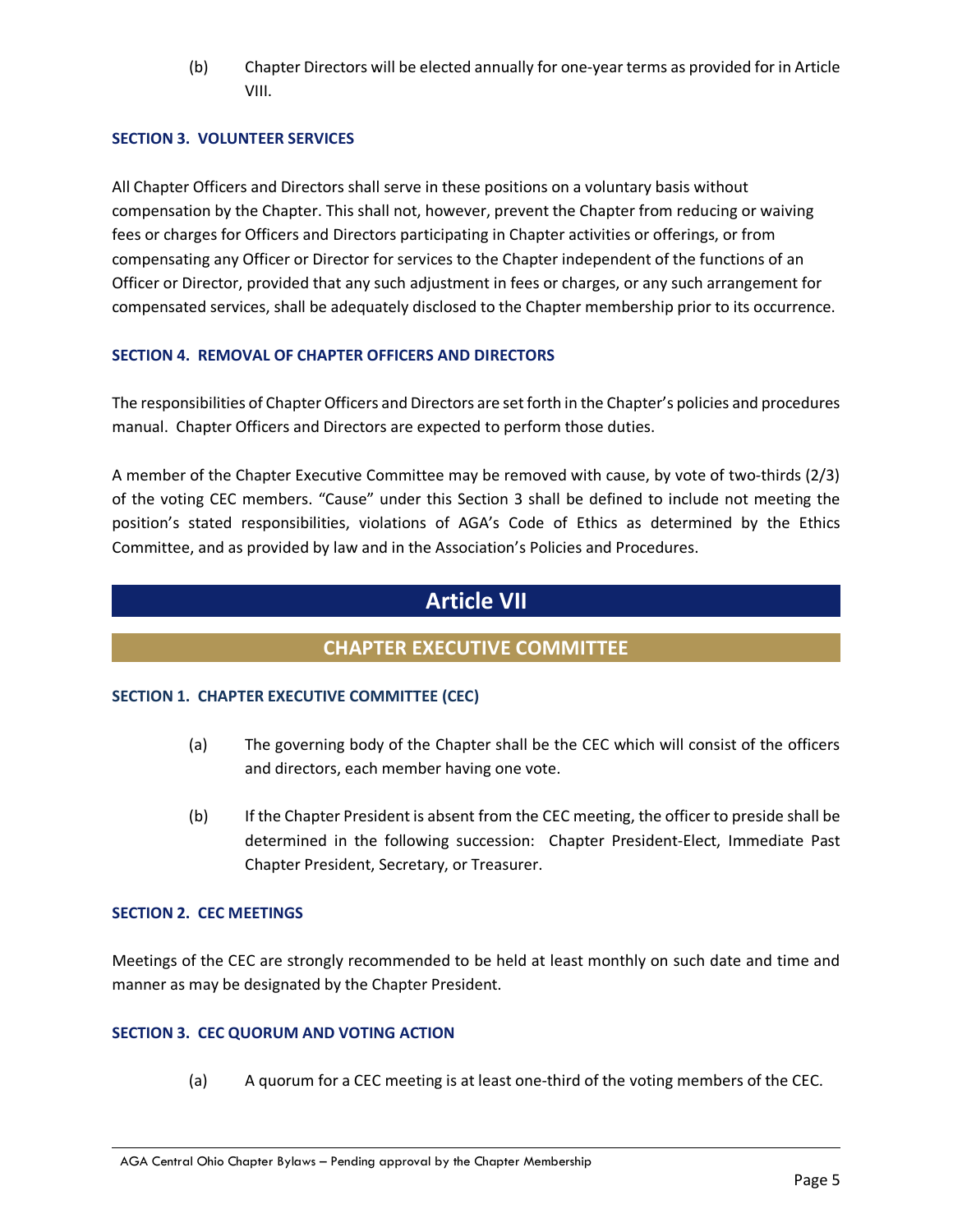- (b) Except as otherwise provided in these Bylaws, matters requiring a vote by the CEC shall be approved by a majority of voting members present for which a quorum is present, The exceptions to the majority rule, which require approval of 2/3 of the voting members, are removal of Chapter officers and directors (see Article VI, Section 3) and setting the annual Chapter dues rate (see Article XII).
- (c) In lieu of a meeting, the Chapter President may call for a poll vote (via mail, email, or phone) on matters requiring a CEC vote. Any vote taken in this manner that is not unanimous must be resubmitted to the CEC at its next meeting for ratification.
- (d) Unless precluded by other sections of these Bylaws and without limitations regarding other matters, the CEC shall have responsibility for the following matters based on voting as prescribed in this Article.
	- (1) Promulgate the policies and programs of the Association and the Chapter.
	- (2) Adopt an Annual Budget and approve revisions thereof in excess of ten percent of budgeted expenditures.
	- (3) Establish a Chapter dues schedule for all classes of Chapter members.
	- (4) Develop a Policy and Procedures Manual for the Chapter and see that it is implemented. Also approve all changes in the manual.
	- (5) Review all actions and programs of the Chapter's Committees and Task Forces. The CEC may require Committees or Task Forces to appear before it at appropriate times.
	- (6) Appoint the Chapter's Representative to the National Council of Chapters.

# **Article VIII**

# **NOMINATION, ELECTION, AND FILLING OF VACANCIES OF OFFICERS AND DIRECTORS**

### **SECTION 1. NOMINATIONS**

Candidates for Officers and Directors will be put forward by the Nominating Committee as set forth in the Chapter Policies and Procedures.

### **SECTION 2. CAMPAIGNING**

Campaigning by candidates for elective office is not permitted.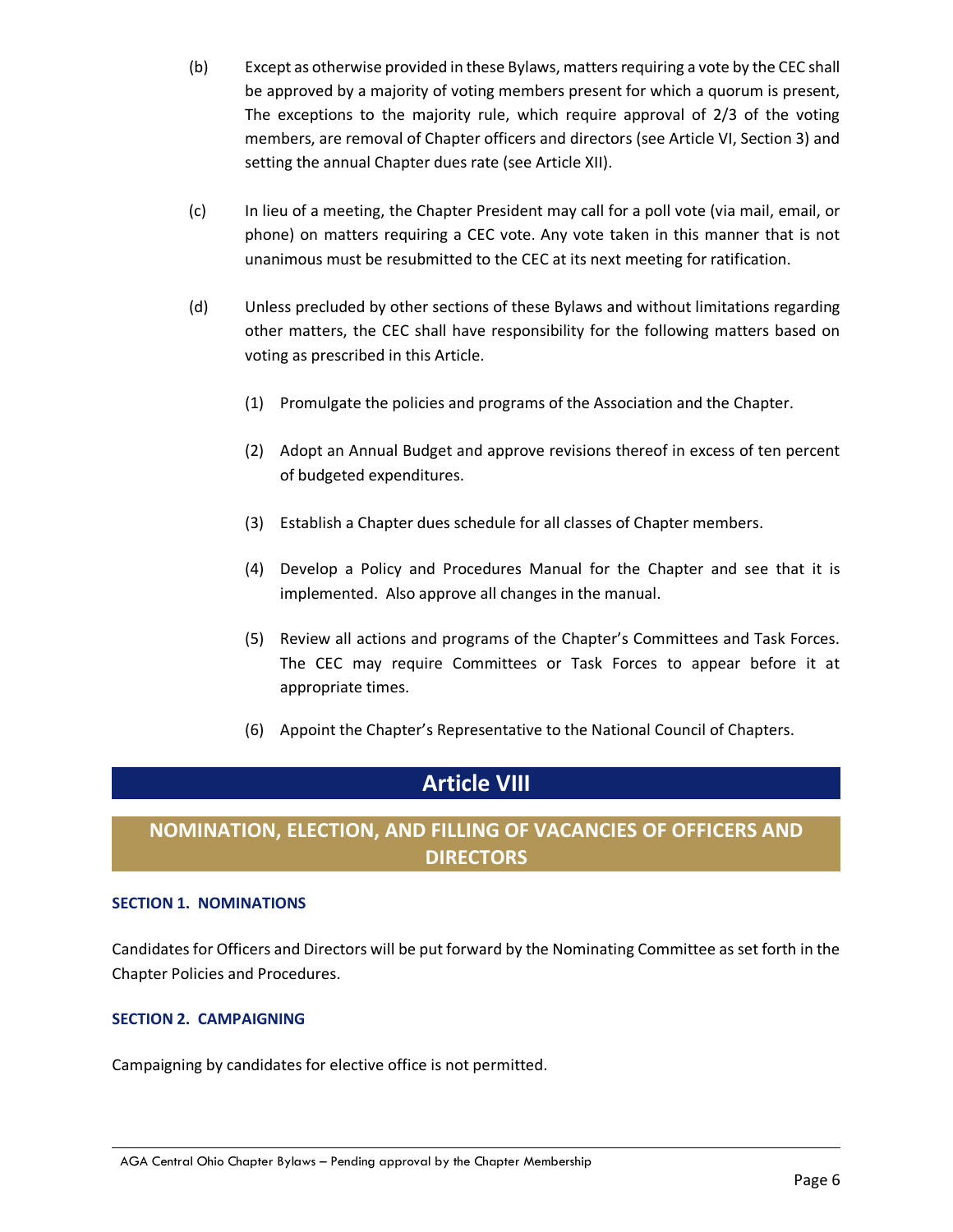### **SECTION 3. BALLOTING**

When there is a contest for an Officer or Director position:

- (a) Ballots will be communicated in such form as the Chapter Bylaws and Procedures Committee may designate.
- (b) The Chapter membership shall cast votes in a time frame outlined in the Chapter Policies and Procedures or determined by the Chapter Bylaws and Procedures Committee.

### **SECTION 4. ELECTION RESULTS**

Results of elections shall be tabulated as designated by the Chapter Bylaws and Procedures Committee, which shall certify the results to the Chapter President. When there is no contest for an elective office, the Chair of Chapter Bylaws and Procedures Committee shall certify the election to the Chapter President without ballot.

### **SECTION 5. FILLING OF VACANCIES**

In the event of a vacancy occurring in an Officer or Director position, the position will be filled as set forth in the Chapter Policies and Procedures.

## **Article IX**

### **COMMITTEES AND TASK FORCES**

There shall be at least ten (10) standing committees Bylaws and Procedures, Communications, Community Service, Education, Membership, Professional Certification, Programs, Scholarships and Awards, Sponsorship, and Social Activities. The chairs of the standing committees are nominated and elected as Directors of the CEC per Article VIII above.

In addition, the Chapter President, upon ratification by the CEC, may establish such Committees and Task Forces as may be needed to assist the CEC and the Chapter President in carrying out the programs and operations of the Chapter. The Chapter President shall, in consultation with the Chapter President-Elect, appoint those chairs.

Committee membership, terms and responsibilities will be as set forth in the Chapter policies.

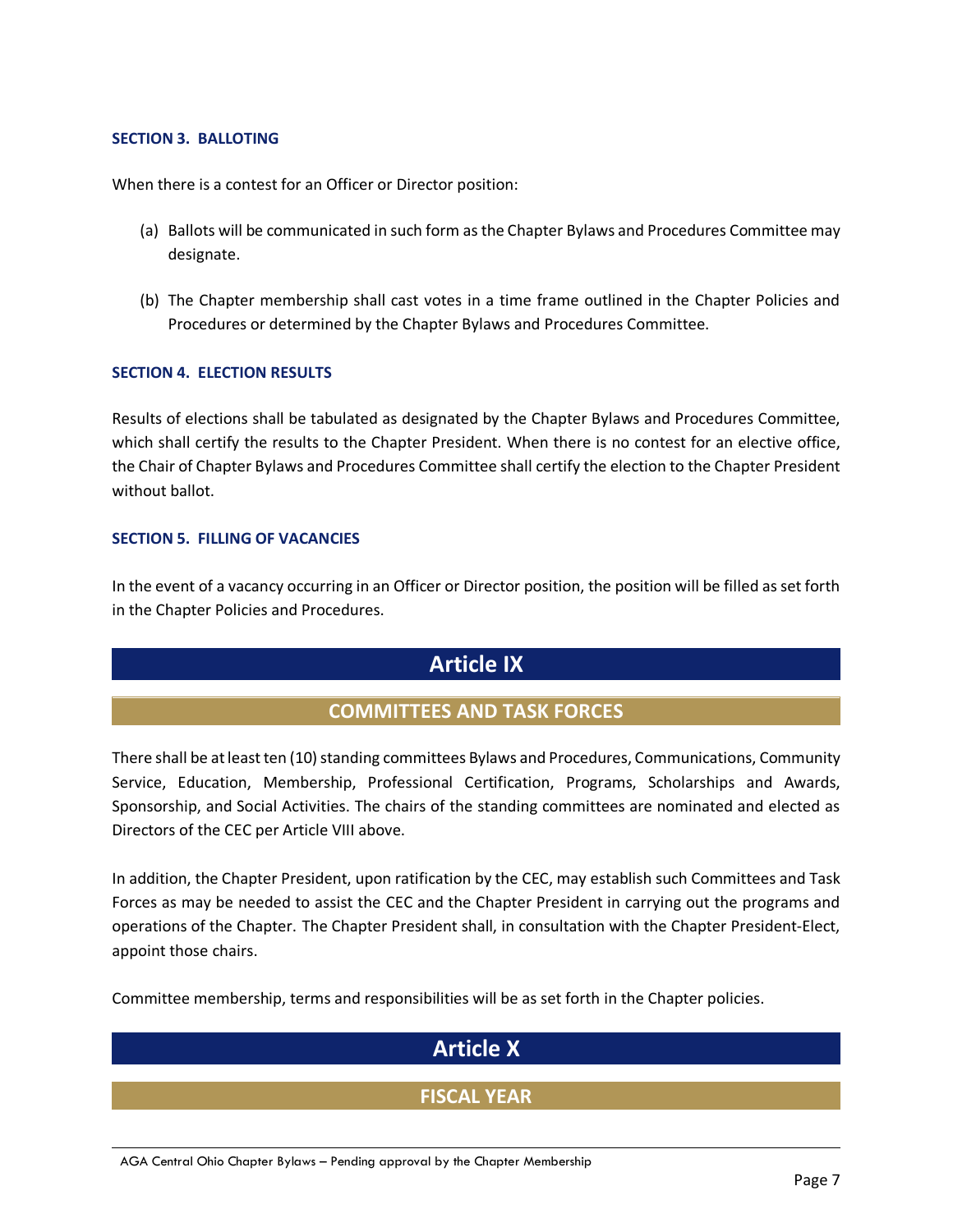The fiscal year of the Chapter shall end at the close of business on the thirtieth (30th) day of June of each year.

# **Article XI**

## **FINANCIAL RESPONSIBLITIES**

### **SECTION 1. AUTHORITY**

The Chapter Executive Committee shall have authority to prescribe such procedures as it deems appropriate to assure adequate budgetary and financial controls for the Chapter.

### **SECTION 2. BUDGET**

Approval of the budget by the Chapter Executive Committee shall constitute authority for the responsible officials of the Chapter to obligate funds as provided in the budget. However, no commitment shall be made that will cause the pertinent category of expense in the budget to be exceeded by more than 10 percent (10%), unless this expense has the advance approval of the Chapter Executive Committee.

# **Article XII**

### **DUES**

The Chapter portion of the annual dues rates for the different categories of membership shall be set by a two-thirds (2/3) vote of the CEC. [See Article VII, Section 3].

# **Article XIII**

## **DISSOLUTION**

In the event of liquidation, dissolution or winding up of the business and affairs of the Chapter, whether voluntary or involuntary or by operation of law, all assets shall, after payment or making provisions for payment of all liabilities of the Chapter, be distributed exclusively to the AGA, provided that the Association shall at the time qualify as exempt under Section 501(c)(3) of the Internal Revenue Code of 1986, or corresponding provisions of any future Internal Revenue Law. If at that time the Association is no longer exempt under Section 501(c)(3), the CEC shall dispose of all assets exclusively for the purpose of the Chapter or to such Association or organization as shall at the time qualify as exempt under Section 501(c)(3), in such manner as the Chapter Executive Committee shall determine.

# **Article XIV**

### **PARLIAMENTARY AUTHORITY**

Robert's Rules of Order, Newly Revised, shall govern the proceedings of the Chapter unless otherwise provided by statute, the Articles of Incorporation of the Chapter, or these Bylaws.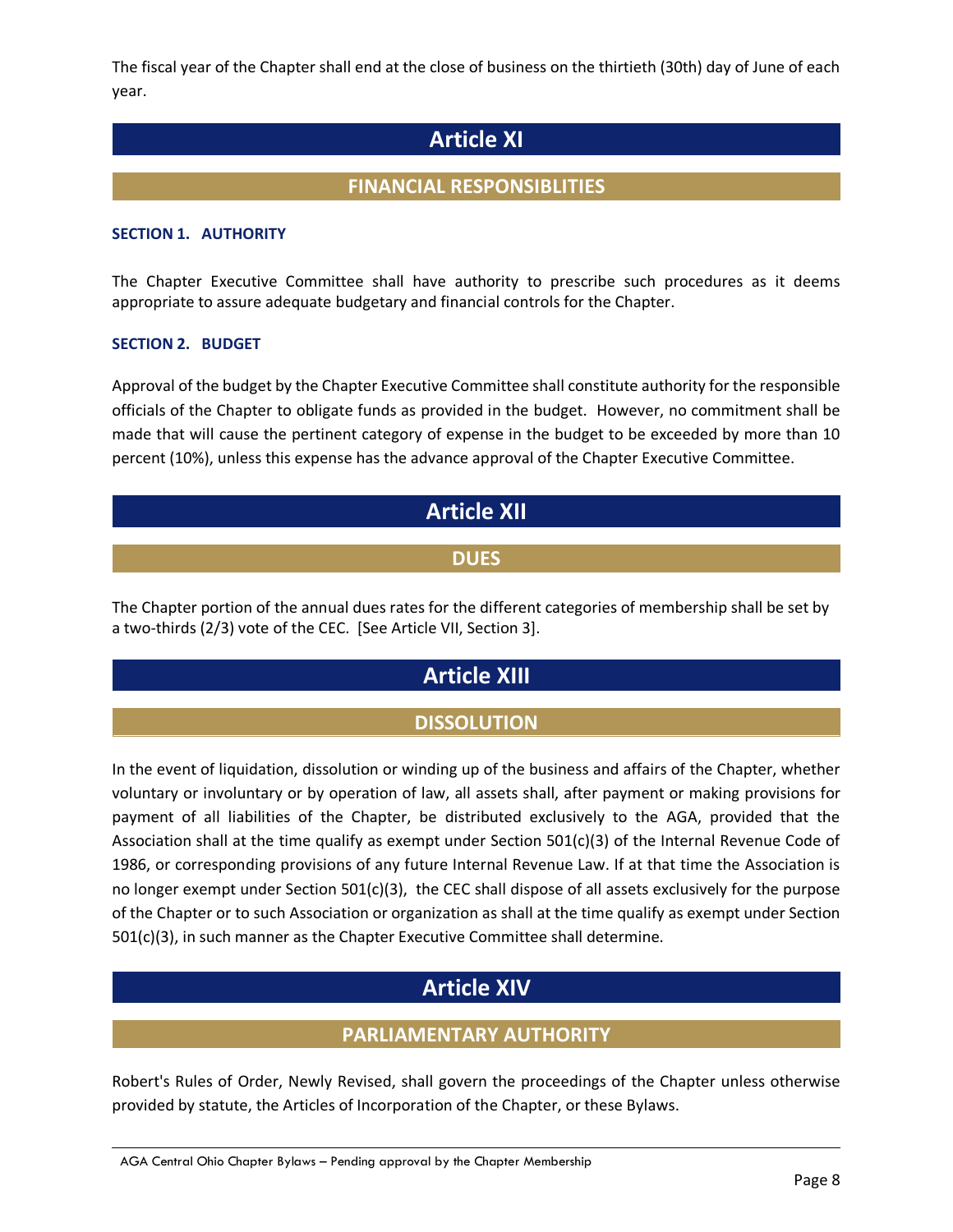# **Article XV**

### **AMENDMENTS**

### **SECTION 1. GENERAL**

The power to make, alter, amend or repeal the Bylaws shall be vested in the Chapter membership. The power to make, alter, amend or repeal the Policies and Procedures is vested in the Chapter Executive Committee, provided that any such action of the Chapter Executive Committee can be overturned by a two-thirds vote of the Chapter membership.

### **SECTION 2. ORIGINATION OF BYLAWS AND POLICIES AND PROCEDURES AMENDMENTS**

Proposed changes in these Bylaws and the Policies and Procedures of the Chapter shall be submitted in the following manner:

- (a) By proposal, in writing, to the President-Elect, or President if the President-Elect position is vacant, from any Chapter Committee or the AGA National Office.
- (b) By proposal, in writing to the President-Elect signed by ten (10) percent of the membership or twenty (20) members of the Chapter, whichever is less.

### **SECTION 3. PROCESSING PROCEDURES**

Proposals shall be submitted to the Chapter's Bylaws and Procedures Committee. The Chapter Bylaws cannot contradict nor contain any ambiguity in relation to AGA's National Bylaws. After review and coordination with the initiator, appropriate changes along with Committee analysis shall be submitted to the CEC who shall submit Bylaws changes to the Chapter membership for a vote. An affirmative vote by two-thirds of Chapter members present is required for approval. After ratification by the membership, the amendments to the Chapter Bylaws should be provided to the AGA National Office. Modifications to the Policies and Procedures shall become effective upon approval by a majority of the CEC.

# **Article XVI**

### **LIABILITY OF OFFICERS AND INDEMNIFICATION**

#### **SECTION 1. LIMITATION ON LIABILITY**

Notwithstanding any provision to the contrary, the real and personal property of the Chapter officers, Directors and Committee and Task Force members shall not be available to satisfy any of the Chapter's corporate debts to any extent whatever.